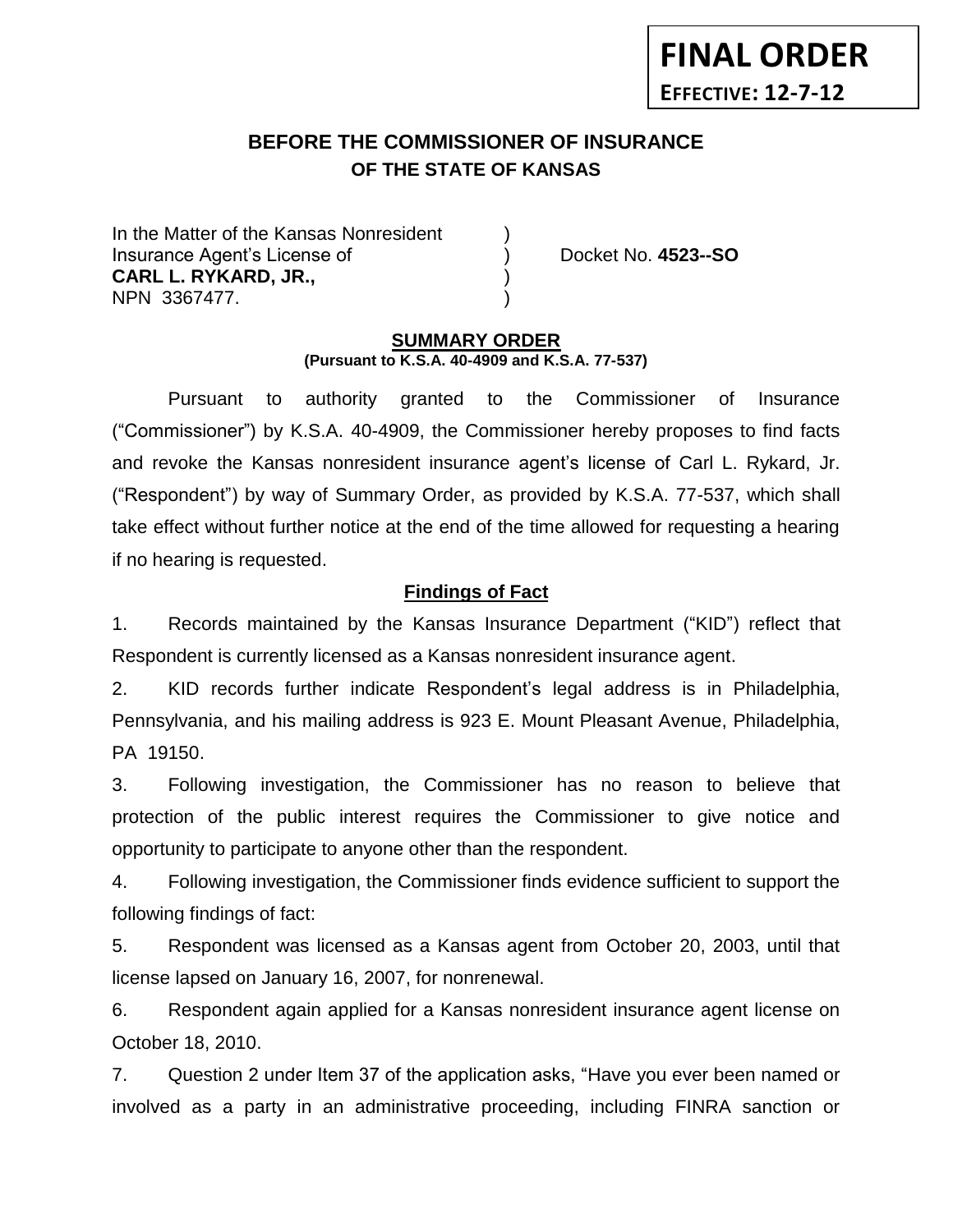arbitration proceeding regarding any professional or occupational license or registration?"

8. Respondent answered "No."

9. In reliance upon a clean application and Respondent's home state license, KID promptly issued a Kansas nonresident insurance agent license to Respondent on October 22, 2010.

10. Respondent failed to disclose on his application that, effective October 27, 2005, Respondent's New York license was revoked, and effective January 26, 2004, Wisconsin denied Respondent's application for a license.

11. On November 5, 2010, Respondent's application for an Indiana insurance producer license was denied.

12. On December 13, 2010, the Louisiana insurance regulatory authority assessed a monetary penalty against Respondent.

13. On December 28, 2010, Respondent's application for a Wisconsin insurance producer license was again denied.

14. On June 1, 2011, Respondent's application for a Missouri insurance producer license was denied.

15. On June 8, 2011, Respondent's Virginia insurance producer license was revoked.

16. On October 19, 2011, Respondent's Maine insurance producer license was revoked.

17. Respondent did not report any of the actions listed in paragraphs 11 through 16 above within 30 days of the action and has not reported them to date.

18. By letter dated October 22, 2012, and addressed to Respondent at his mailing address of record, counsel for KID invited Respondent to reply in writing within 15 business days if he disputed any of the foregoing facts.

19. To date, Respondent has not replied, and the letter has not been returned; thus, the facts are deemed undisputed.

2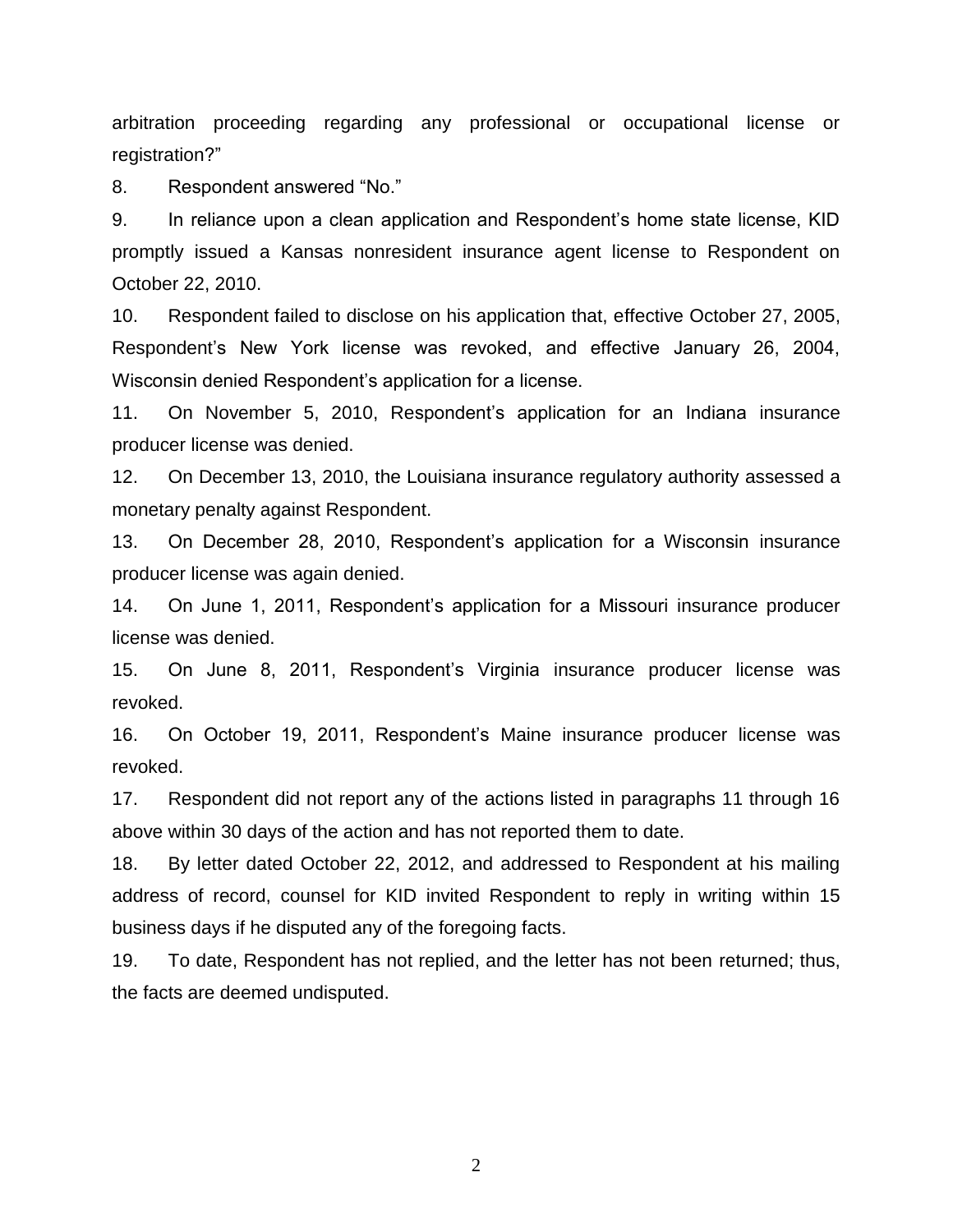## **Applicable Law**

20. K.S.A. 2011 Supp. 40-4909(a) provides, in relevant part:

"The commissioner may deny, suspend, revoke or refuse renewal of any license issued under this act if the commissioner finds that the applicant or license holder has:

- (1) Provided incorrect, misleading, incomplete or untrue information in the license application.
- (2) Violated: (A) Any provision of chapter 40 of the Kansas Statutes Annotated, and amendments thereto, or any rule and regulation promulgated thereunder; . . . [or] (C) any insurance law or regulation of another state; . . .

(3) Obtained or attempted to obtain a license under this act through misrepresentation or fraud. . . .

(8) Used any fraudulent, coercive, or dishonest practice, or demonstrated any incompetence, untrustworthiness or financial irresponsibility in the conduct of business in this state or elsewhere.

(9) Had an insurance agent license, or its equivalent, denied, suspended or revoked in any other state, district or territory." K.S.A. 2010 Supp. 40- 4909(a).

21. In addition, the commissioner may suspend, revoke or refuse renewal of any license issued under this act if the commissioner finds that the interests of the insurer or the insurable interests of the public are not properly served under such license." K.S.A. 2011 Supp. 40-4909(b).

## **Conclusions of Law**

22. The Commissioner has jurisdiction over Respondent as well as the subject matter of this proceeding, and such proceeding is held in the public interest.

23. The Commissioner finds that Respondent's license may be revoked or suspended pursuant to K.S.A. 40-4909(a)(1) because Respondent falsely stated on his application that he had never been named as a party in an administrative proceeding involving a professional or occupational license.

24. The Commissioner finds that Respondent's license may be revoked or suspended pursuant to K.S.A. 40-4909(a)(3) because Respondent obtained his license through misrepresentation.

25. The Commissioner also finds that Respondent's license may be revoked pursuant to K.S.A. 40-4909(a)(2)(A) because Respondent failed to report actions by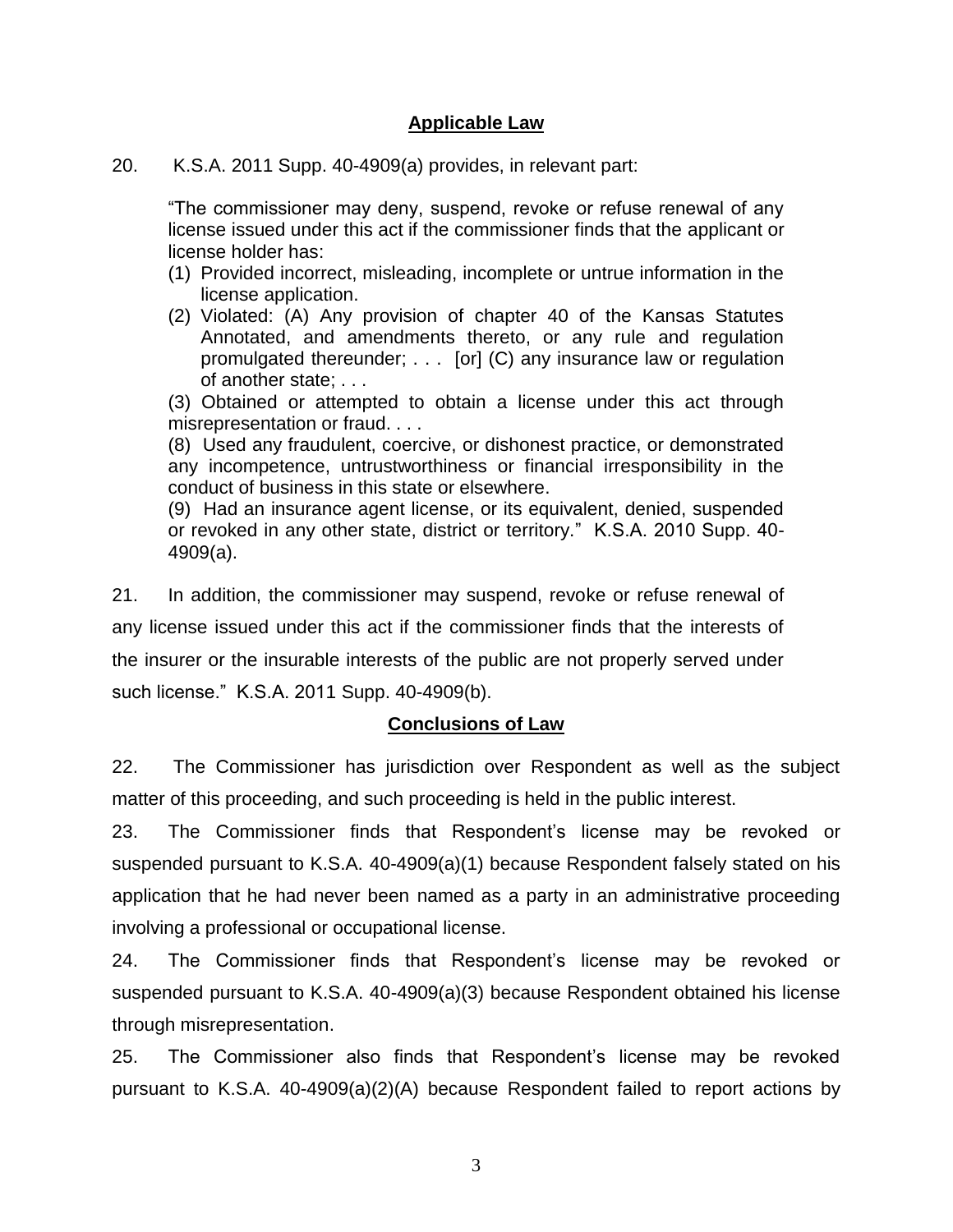other states within 30 days as required by K.A.R. §40-7-9(d) and, further, failed to report them at all.

26. The Commissioner finds that Respondent's license may be revoked pursuant to K.S.A. 40-4909(a)(9) because Respondent has had licenses revoked or denied in multiple other states.

27. Finally, the Commissioner finds that Respondent's license may be revoked or suspended pursuant to K.S.A. 40-4909(a)(8) because the pattern of Respondent's conduct reflects a dishonest practice and demonstrates untrustworthiness.

28. Based on the foregoing findings, the Commissioner concludes that sufficient grounds exist for the revocation of Respondent's insurance agent's license pursuant to K.S.A. 40-4909(a).

29. In addition, the Commissioner concludes that Respondent's insurance agent's license may be revoked pursuant to K.S.A. 40-4909(b) because it is not serving the interests of the insurer or the insurable interests of the public.

30. Based on the facts and circumstances set forth herein, it appears that the use of summary proceedings in this matter is appropriate, in accordance with the provisions set forth in K.S.A. 77-537(a), in that the use of summary proceedings does not violate any provision of the law, the protection of the public interest does not require the KID to give notice and opportunity to participate to persons other than Respondent, and after investigation, KID believes in good faith that the allegations will be supported to the applicable standard of proof.

## **Policy to be Served**

31. Before issuing an insurance agent license, the Commissioner must determine that the applicant is qualified and has not committed any act that would be grounds for denial, suspension, or revocation. K.S.A. 40-4905(b). Further, the Commissioner may revoke any license issued under the Insurance Agents Licensing Act if the Commissioner finds that the interests of the insurer or the insurable interests of the public are not properly served under the license. K.S.A. 49-4909(b). The following action is necessary and appropriate to promote the security and integrity of the insurance business and protect insurance consumers by licensing, or continuing to

4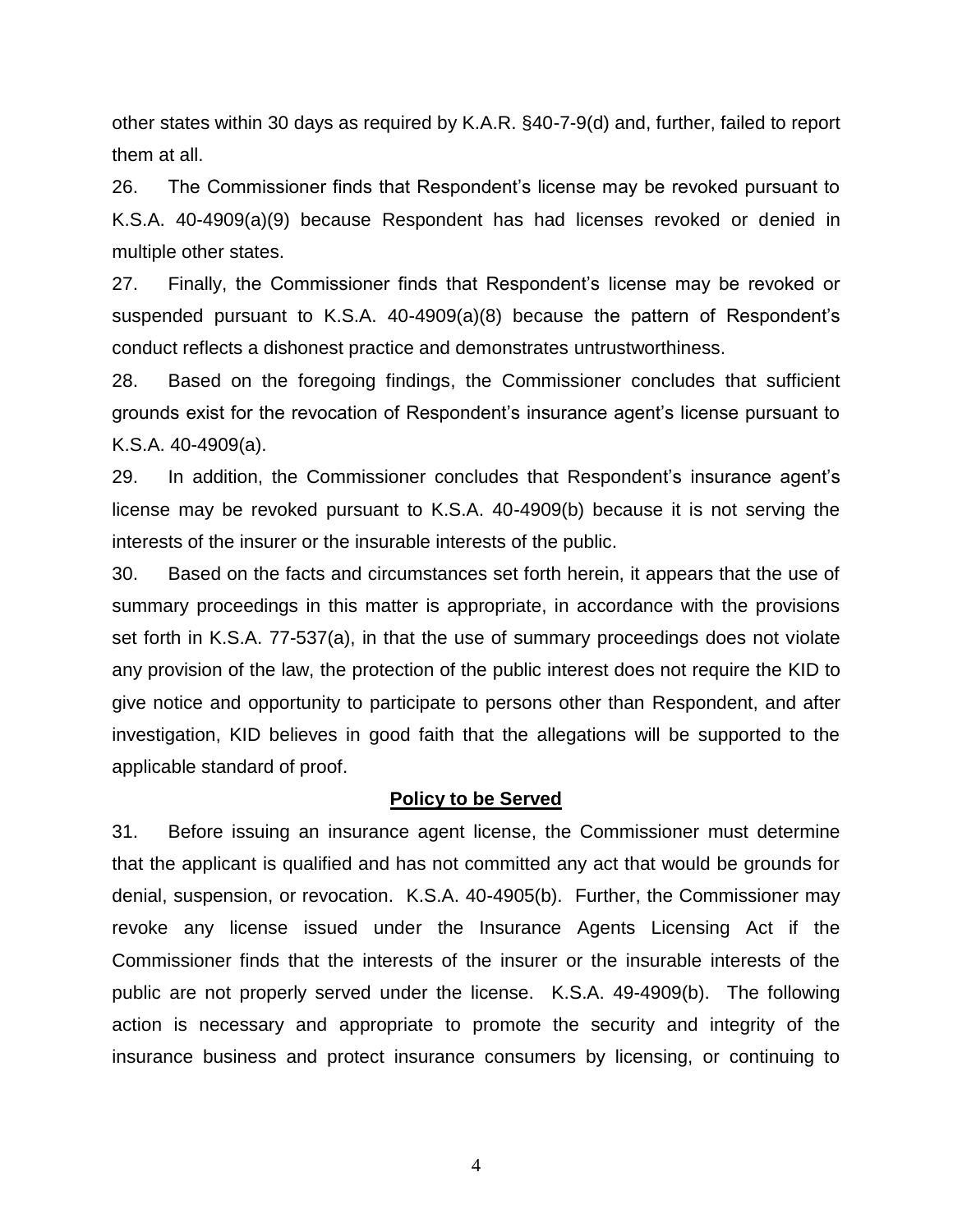license, persons or entities to sell, solicit, or negotiate insurance in the State of Kansas only if their conduct indicates they are both qualified and trustworthy.

**IT IS THEREFORE ORDERED BY THE COMMISSIONER OF INSURANCE THAT** the Kansas nonresident insurance agent's license of **CARL L. RYKARD, JR.,** is hereby **REVOKED**, and on and after the effective date of this order, **CARL L. RYKARD, JR.,** shall not engage in the sale, solicitation, or negotiation of insurance, do any act toward the sale, solicitation, or negotiation of insurance, and/or receive compensation deriving from the sale, solicitation, or negotiation of insurance conducted on and after the effective date of this order in Kansas or with respect to Kansas risks.

It is further ordered, pursuant to K.S.A. 77-415(b)(2)(A), that this order is designated by KID as precedent.

## **IT IS SO ORDERED THIS \_\_19th\_\_ DAY OF NOVEMBER 2012, IN THE CITY OF TOPEKA, COUNTY OF SHAWNEE, STATE OF KANSAS.**



\_/s/ Sandy Praeger\_\_\_\_\_\_\_\_\_\_\_\_\_\_\_\_ Sandy Praeger Commissioner of Insurance

BY:

\_/s/ Zachary J.C. Anshutz\_\_\_\_\_\_\_\_\_\_\_ Zachary J.C. Anshutz General Counsel